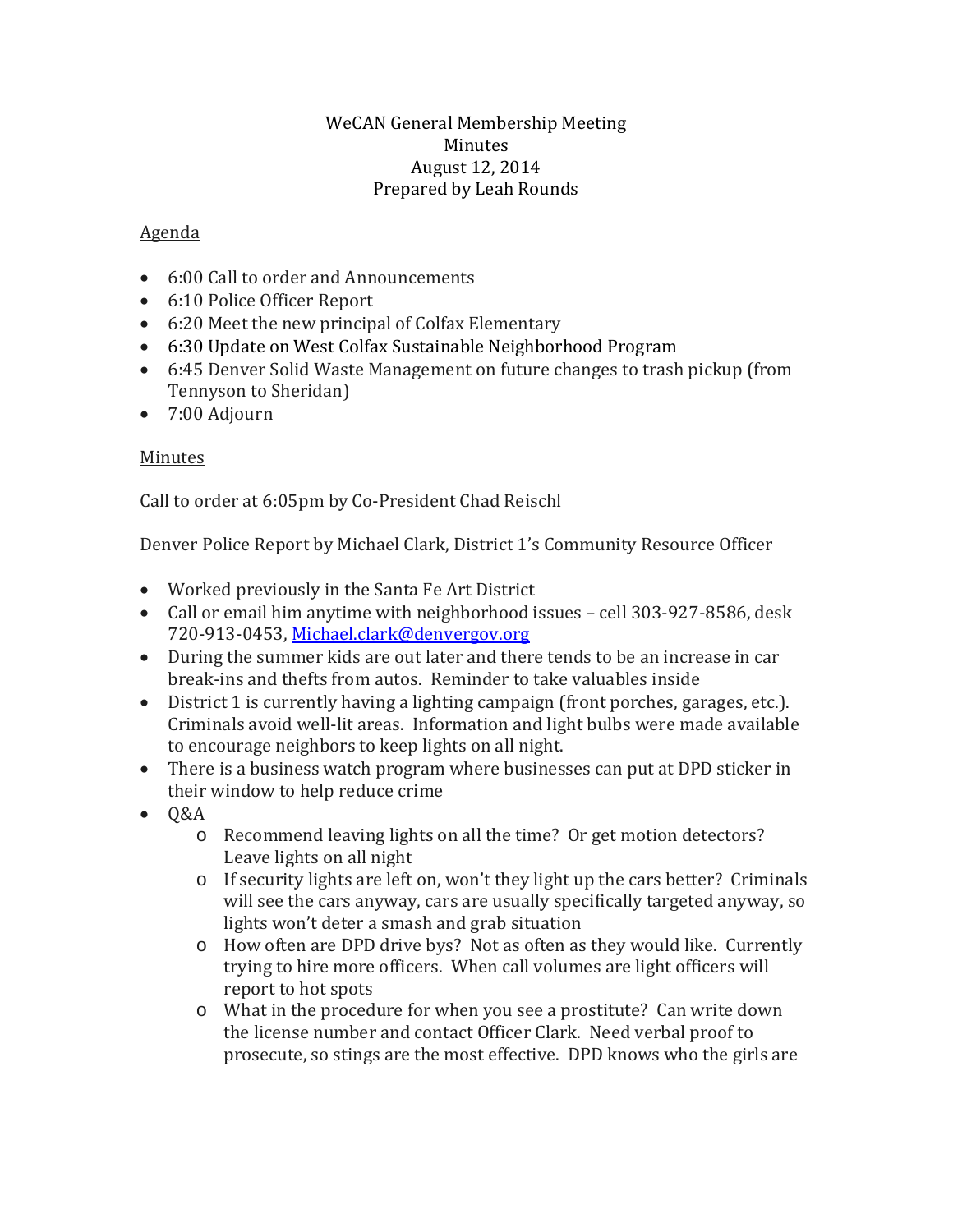- o Have there been police out on bikes? Yes, the scat team and patrol officers will go out and ride in the parks, along the gulch, known drug areas, etc. during low volume call times. DPD just got a silent motorcycle
- o Does DPD prioritize calls that come in? Yes, incidences of violence or when someone is hurt are responded to first, then home invasions, and then non-violent crimes. It helps when a neighbor is willing to file a complaint, this can help in court

Charlotte from Denver Solid Waste Management

- Changes are coming to modernize trash collection in the city. Moving to a cartbased system
- Benefits of a cart system include safety (takes away hiding places and the ability to hop fences), cleanliness of alleys, reduction of waste (more trash comes out of areas with dumpsters), improves collection efficiency, provides equal services, and increases recycling.
- City is currently in the second phase of these trash changes. The area from Tennyson to Sheridan and 17th to the gulch will have dumpsters removed and cart delivered September 8-18.
- Standard cart being delivered is 95 gallons, can opt in to a smaller bin if you recycle a lot, call 311 or online [www.surveymonkey.com/s/trashcartsizes](http://www.surveymonkey.com/s/trashcartsizes)
- If you have a large trash week, every 3 weeks there will be an extra trash pick up
- For elderly or disable residents there will be mini-carts available and special collections will be offered. City will work with the individual to get their trash collected
- Illegal dumping will still occur, but carts will help greatly decrease this
- Q&A
	- o Will recycling be expanded? Recycling will likely be a good side effect of moving to a cart based system. City sees better participation in recycling with the carts. Have to break down a box anyway, may as well put it in recycling instead of the trash. The city saves \$40/ton on recycling over trash
	- o When will the carts move further east? Plan is to have the whole city transition to carts in 2-4 years
	- o Will there be a change in monthly trash fee? No extra fee. Has asked the city for more education funds to teach residents about this program
	- o How many households are being converted over to carts? In this phase, 5,500 homes, and will take about 2 weeks to roll out
	- o Are there recycling services in the neighborhood? New neighbor has not received their recycling cart yet. Because of the new trash carts being rolled out, trucks are being used for that. Call 311 to check status
	- o Is there a time frame for when composting carts will be available? That program is rolling out a lot slower. It is a fee-based system. It may be coming to this neighborhood in the future. The community garden has composting bins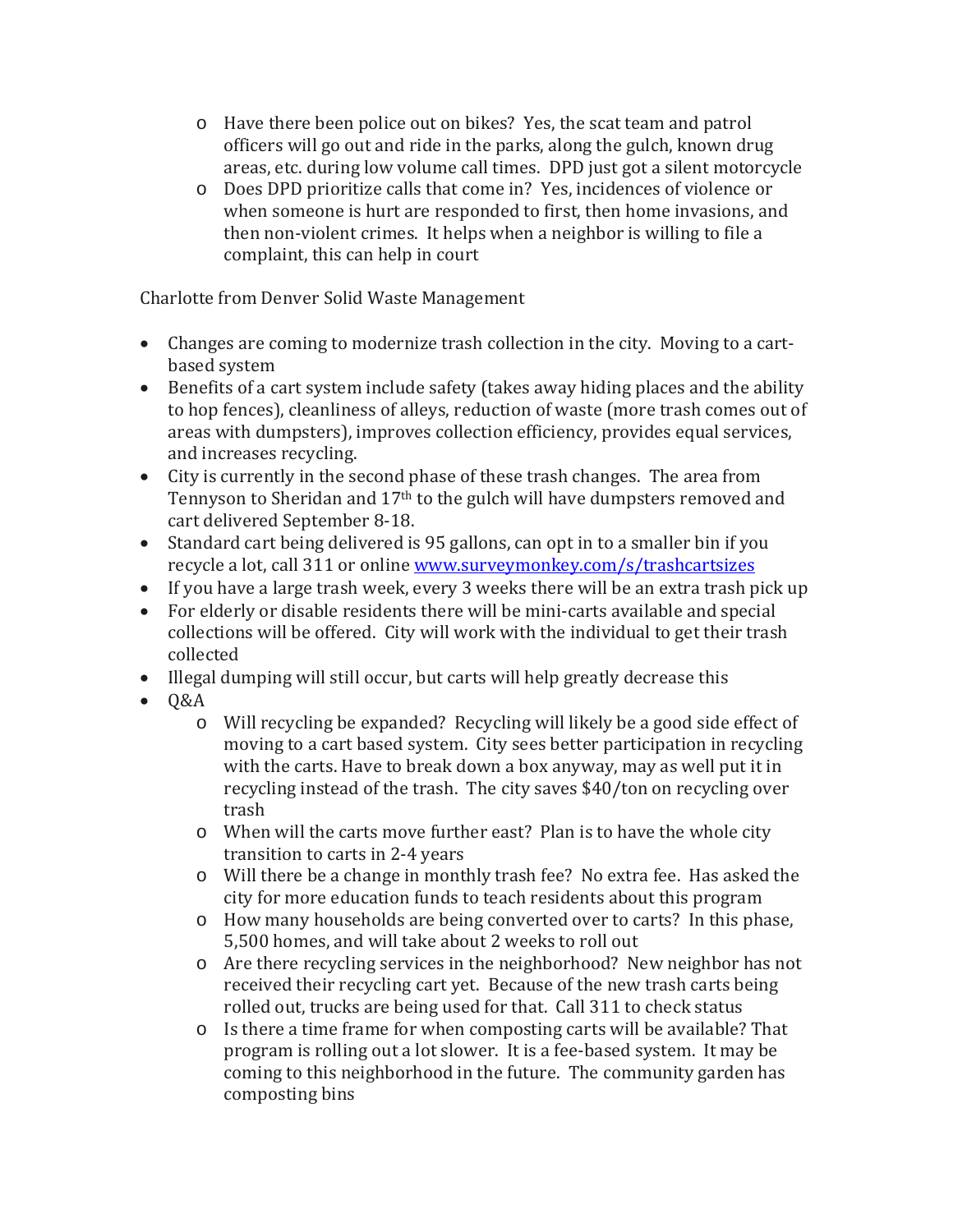o Residents at a local apartment building hadn't received any notification of this. City only serves apartments up to 7 units, over that the building must provide its own trash service

Library endowment fund is holding a silent auction at this month's general meeting, a chocolate mousse pie and a gift basket from the Alamo Drafthouse. Both items were auctioned off with funds going toward the \$5000 goal.

Elle Conger, new Principal of Colfax Elementary

- Elle is a graduate of East High School. Worked as a bilingual teacher at Monroe, and at the DSST most recently. Excited to work with the community
- A new Denver Plan was recently approved, with one goal being that every neighborhood have a high performing school
- Last Saturday, 16 students were given \$81 to spend at Kmart, hoping to expand this program next year
- Just got approval for a community garden, will need volunteers from the community for this
- Currently looking for soccer coaches
- Was at the neighborhood festival this past weekend and had a chance to meet some Colfax families
- Recently approved a new logo, new banners and signage will be on the school soon
- There will be a back-to-school BBQ and registration on Aug. 20, 3-6:30pm. Received a donation of books, all students will get a new hard-back book at registration
- There are student opening in every grade still, let families know if they're still needing to register their kids for school
- Monday, Aug. 25 is the first day back for students
- Box Tops for education program is continuing
- Working with teachers so they know where each student they teach is at academically
- Colfax will offer full-time art, music, and PE. The neighborhood center will be open everyday till 6pm
- Food backpacks will go home to those families in need.
- Working to maintain a strong positive culture in the school, and expanding the character education program
- It is the hope that the school garden will produce enough to be used in the cafeteria for meals. Garden will also be used by teachers to integrate science and health lessons

## Announcements